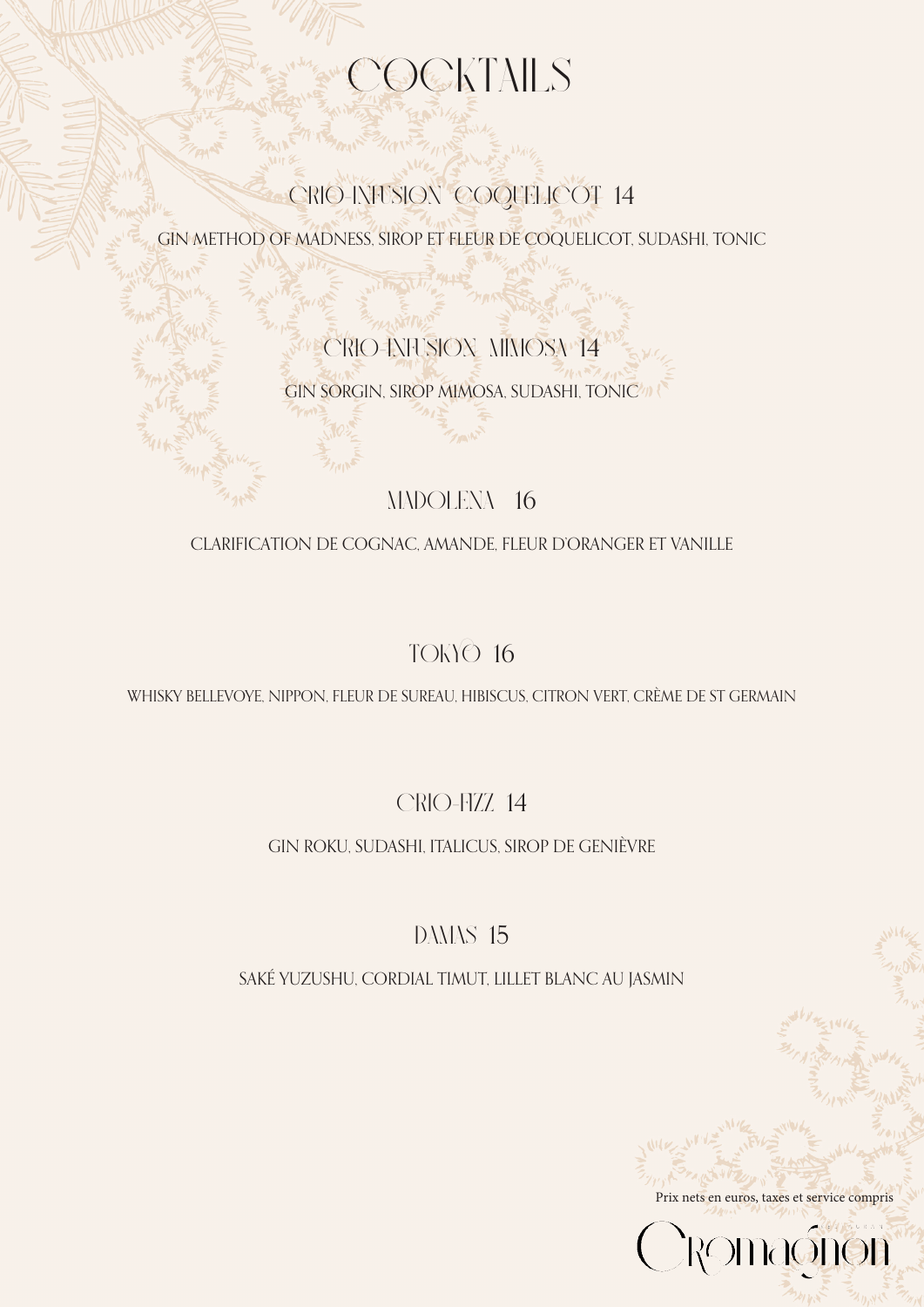# VIN AU VERRE

**BLANC**

**VALLE CALCHAQUI - COLOME** 9 2021 - ARGENTINE

**BODEGAS BINIFADET - MERLUZO** 7 2020 - ESPAGNE

**ROUGE**

**FAUTOR - AURORE** 7 2018 - MOLDAVIE

**VALLE CALCHAQUI - AMALAYA 8** 2020 - ARGENTINE

**ROSÉ**

**CHÂTEAU PEYRASSOL - PROVENCE** 6 2020 - FRANCE



5 VERRES (8CL) 45

2 COCKTAILS 3 VERRES (8CL) 55

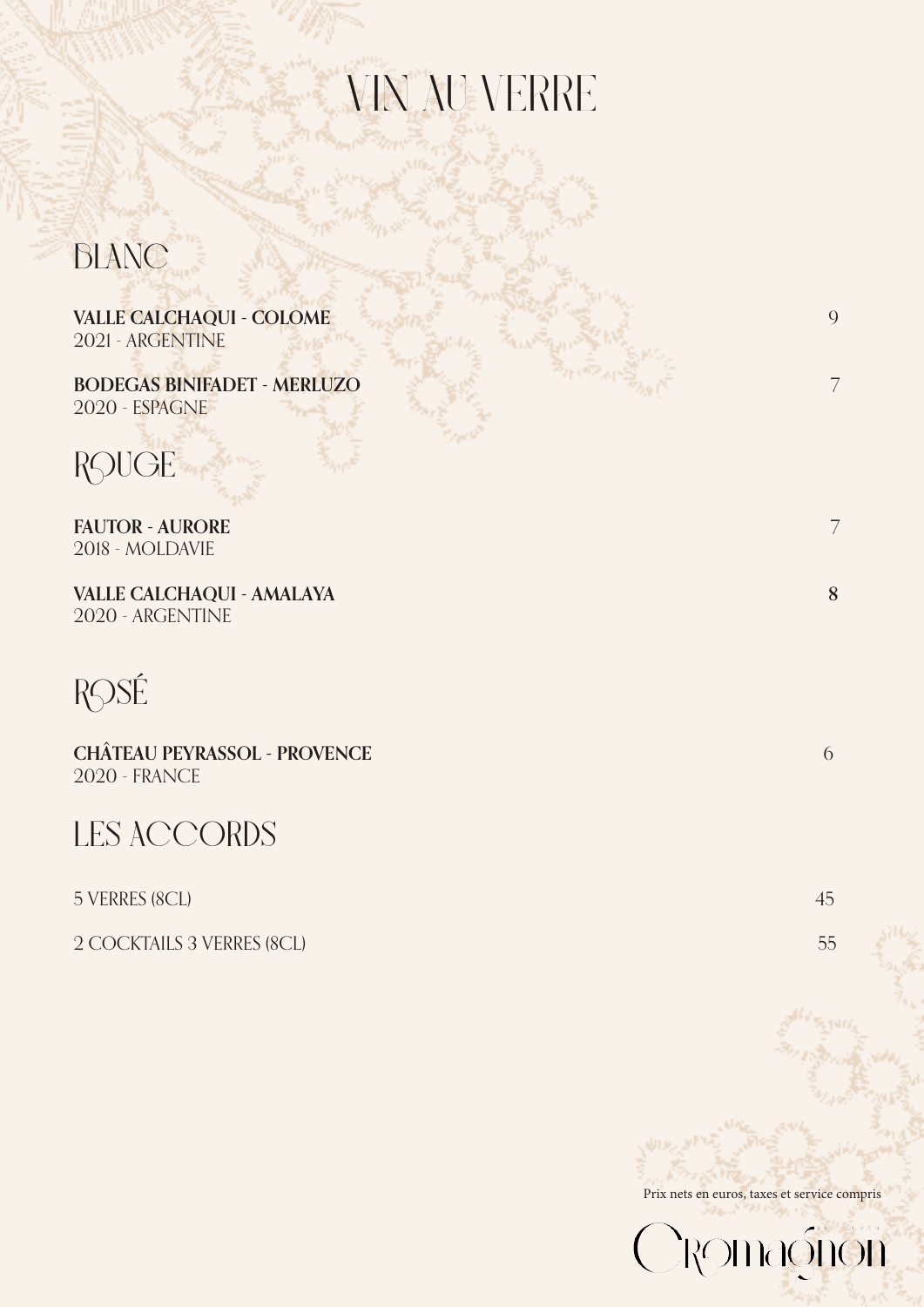### VIN BLANC

| <b>CHÂTEAU LAULERIE - CÔTE DE MONTRAVEL 50CL</b><br>2020 - BERGERAC          | 27 |
|------------------------------------------------------------------------------|----|
| VERNACCIA DI SAN GIMIGNANO DOC - LA LASTRA VERNACCIA<br>2019 - <b>ITALIE</b> | 29 |
| <b>FAUTOR - AURORE</b><br>2020 - MOLDAVIE                                    | 35 |
| <b>CALABRIA IGT - CHORA BIANCO</b><br><b>2020 - ITALIE</b>                   | 36 |
| MORAVIE IGP - KRASNA HORA - HERR GEWURTZ<br>2020 - RÉPUBLIQUE TCHÈQUE        | 39 |
| <b>CHÂTEAU LAULERIE - JUSTE CIEL AOC</b><br>2020 - BERGERAC                  | 39 |
| <b>CHÂTEAU LAULERIE</b><br>2020 - BERGERAC                                   | 42 |
| <b>BODEGAS BINIFADET - MERLUZO</b><br>2020 - ESPAGNE                         | 43 |
| <b>VALLE CALCHAQUI - COLOME</b><br>2021 - ARGENTINE                          | 43 |
| <b>BURGENLAND - BECK KOREA</b><br>2020 - AUTRICHE                            | 45 |
| TOLEDO, RECUERO, CALAMBUR NUNCA<br>2019 - ESPAGNE                            | 45 |
| <b>BODEGAS TORRALBENC - MALVASIA</b><br>2018 - ESPAGNE                       | 55 |
| ETNA DOC - GRACI - ETNA BIANCO<br>2019 - ITALIE                              | 61 |
|                                                                              |    |

**ALDO VIOLA - BIANCOVOLA IGT** 64 2019 - ITALIE

Prix nets en euros, taxes et service compris<br>
CROMOODOO